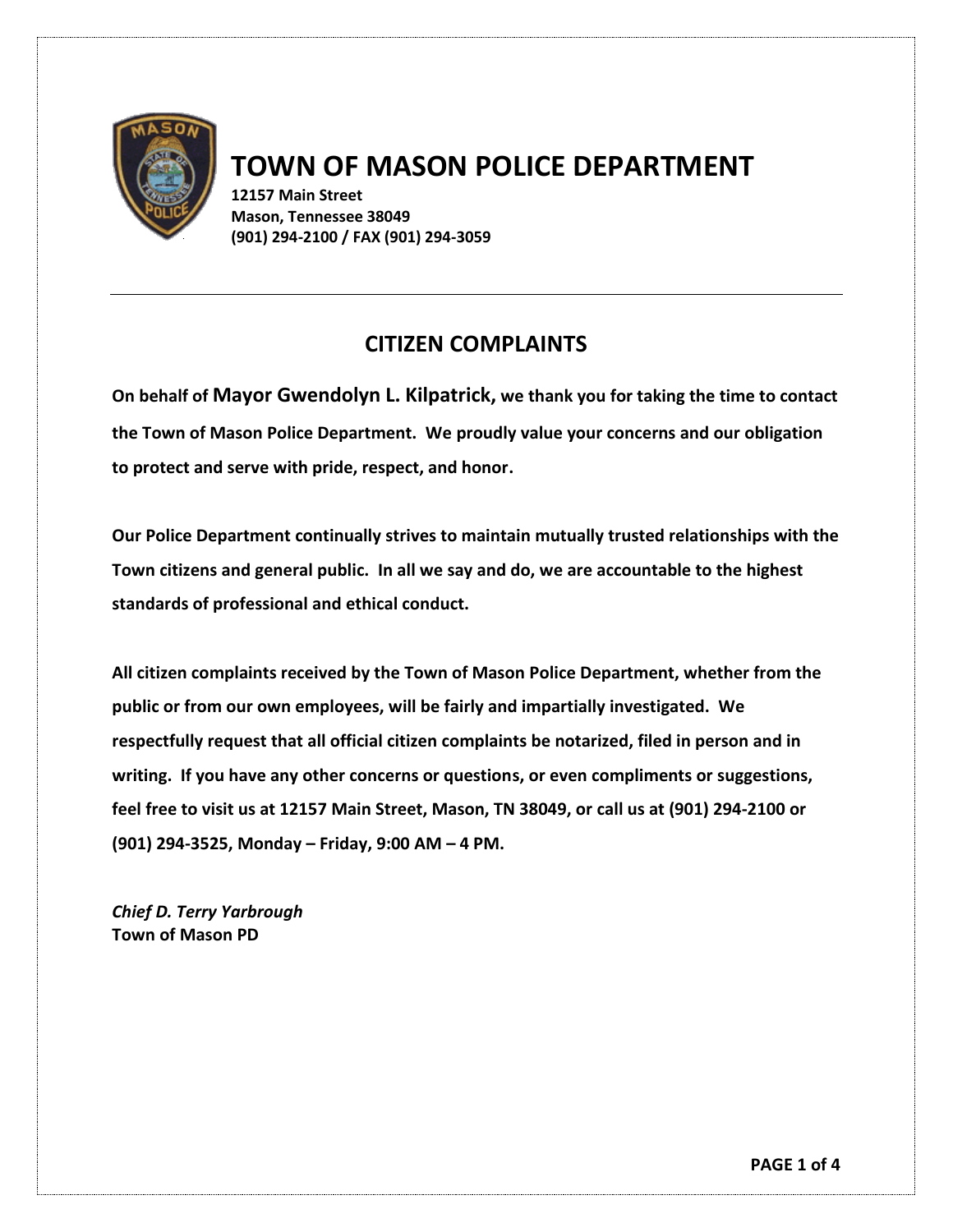## **TOWN OF MASON POLICE DEPARTMENT CITIZEN COMPLAINT FORM**

| ,我们也不会有什么。""我们的人,我们也不会有什么?""我们的人,我们也不会有什么?""我们的人,我们也不会有什么?""我们的人,我们也不会有什么?""我们的人<br>YOUR PERSONAL INFORMATION:                                                                                                                 |  |             |  |
|--------------------------------------------------------------------------------------------------------------------------------------------------------------------------------------------------------------------------------|--|-------------|--|
| Name: Name: Name: Name: Name: Name: Name: Name: Name: Name: Name: Name: Name: Name: Name: Name: Name: Name: Name: Name: Name: Name: Name: Name: Name: Name: Name: Name: Name: Name: Name: Name: Name: Name: Name: Name: Name:  |  |             |  |
| Home Address: National Address: National Address: National Address: National Address: National Address: National Address: National Address: National Address: National Address: National Address: National Address: National A |  |             |  |
|                                                                                                                                                                                                                                |  |             |  |
| Race: ____________ Sex: ____________ Age: __________ Date of Birth: ________________________________                                                                                                                           |  |             |  |
|                                                                                                                                                                                                                                |  |             |  |
| Were you arrested? Yes: ___________ No: __________ If yes, Case#: ______________                                                                                                                                               |  |             |  |
| Is this a Complaint regarding an Officer's Use-of-Force?  Yes: _________ No: ________ If yes,                                                                                                                                  |  |             |  |
|                                                                                                                                                                                                                                |  |             |  |
| Were you injured? Yes: ____________ No: ___________ If yes,                                                                                                                                                                    |  |             |  |
|                                                                                                                                                                                                                                |  |             |  |
|                                                                                                                                                                                                                                |  |             |  |
|                                                                                                                                                                                                                                |  | PAGE 2 of 4 |  |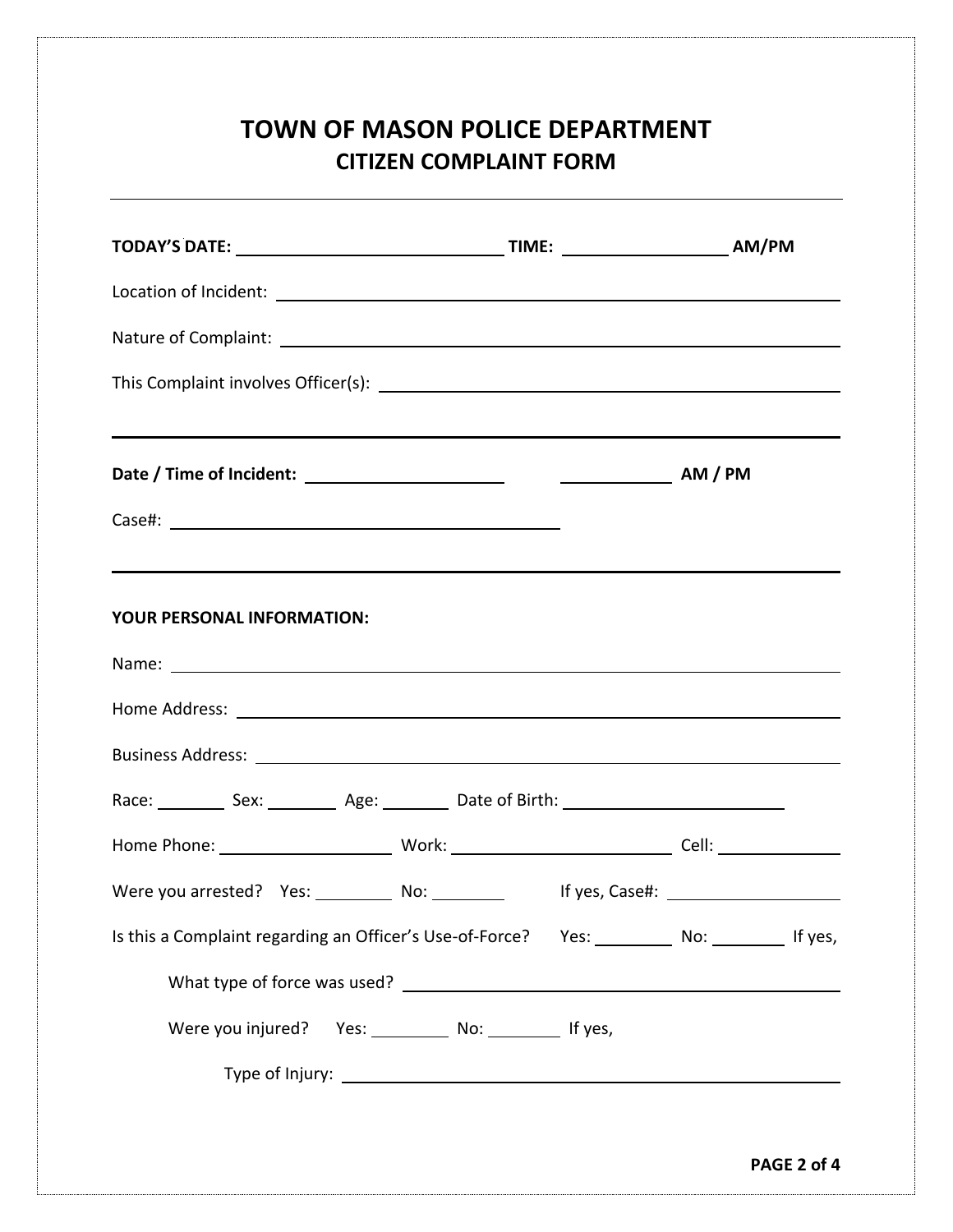|                                     | Photos taken? Yes: No: No: |                                                                                                      |  |
|-------------------------------------|----------------------------|------------------------------------------------------------------------------------------------------|--|
|                                     |                            |                                                                                                      |  |
|                                     |                            |                                                                                                      |  |
|                                     |                            |                                                                                                      |  |
| <b>WITNESSES TO YOUR COMPLAINT:</b> |                            |                                                                                                      |  |
|                                     |                            |                                                                                                      |  |
|                                     |                            | Race: Sex: Sex: Age: Date of Birth: Sex Electronic Sex: Contract Age: Contract Date of Birth:        |  |
|                                     |                            |                                                                                                      |  |
|                                     |                            |                                                                                                      |  |
|                                     |                            |                                                                                                      |  |
|                                     |                            | Race: ____________ Sex: ____________ Age: __________ Date of Birth: ________________________________ |  |
|                                     |                            |                                                                                                      |  |
|                                     |                            |                                                                                                      |  |
|                                     |                            |                                                                                                      |  |
|                                     |                            | Race: Sex: Sex: Age: Date of Birth:                                                                  |  |
|                                     |                            |                                                                                                      |  |
|                                     |                            |                                                                                                      |  |
|                                     |                            |                                                                                                      |  |
|                                     |                            |                                                                                                      |  |
|                                     |                            |                                                                                                      |  |